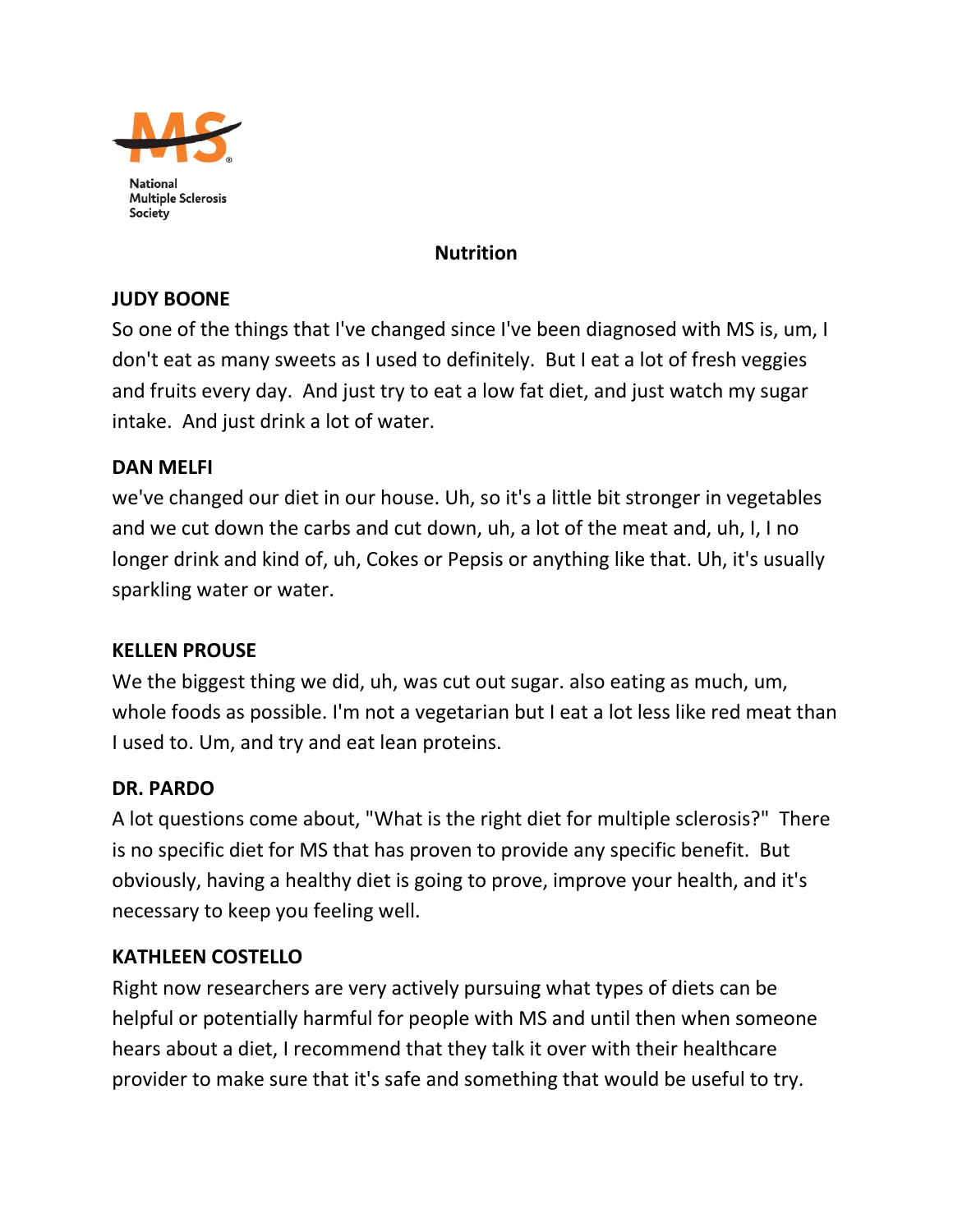So often we default to saying, well, a heart healthy diet. So what we mean by that is a diet that's balanced, meaning it has adequate protein, carbohydrates, fats. Um, it's not high in one of those areas but it's balanced. we want a diet that's lower in concentrated sweets and sugars, high in fiber content, adequate fluid intake, adequate fresh fruits and vegetables, one that avoids processed foods.

# **DR. GIESSER**

We do not have firm data that a gluten free diet will benefit people with MS, unless they happen to truly be gluten allergic. We do not have evidence that dairy products are deleterious for people with MS, unless they happen to have a true dairy, dairy allergy. People are starting to subject different dietary regimens to randomize controlled trials, just like you would study a drug or another treatment. So we're starting to get more information about diet. We know that obesity carrying fat tissue may promote inflammation.

### **KELLEN PROUSE**

So if someone has mobility issues being overweight can just compound that problem and make it more difficult to get up out of the chair, to walk a distance, to move when there's compromised function or compromised lower extremity function, for instance. There have also been some studies looking at people who have MS and who are overweight and demonstrating that they have more inflammation and even more MRI activity.

# **DAN MELFI**

Weight is always gonna be a challenge. It's very important to keep it controlled if you possibly can, um, and do the best you can.

# **JUDY BOONE**

I think you could eat healthy no matter what. I think making good choices, but sometimes enjoying the things that you love because French fries is my number one favorite food. But I know that I can't have 'em every day. Being hydrated is very important. But, um, I just think that overall it just gives me more energy.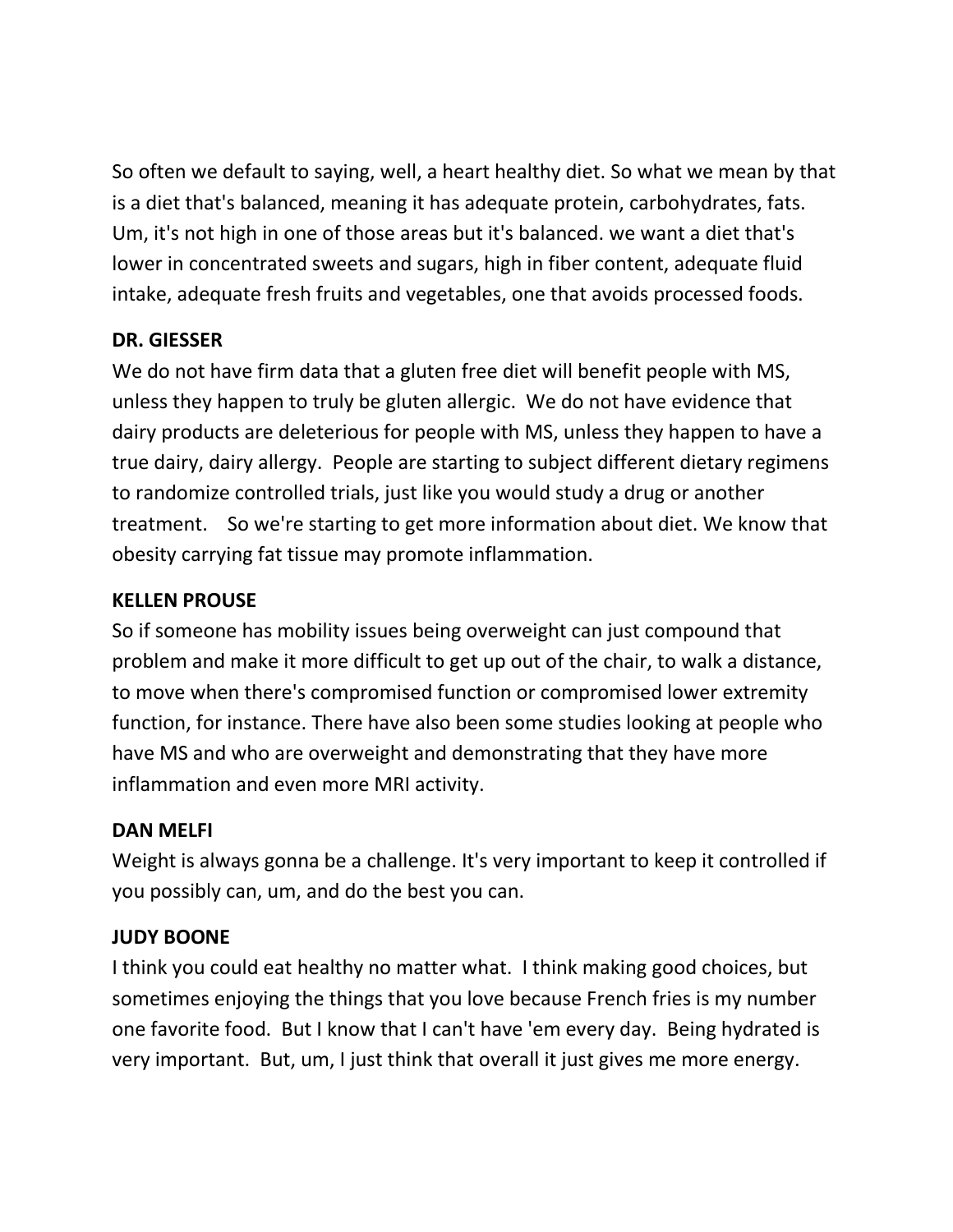# **KATHLEEN COSTELLO**

Having a diet with adequate fluid intake meaning water, non-caffeinated beverages, is very important to overall health and MS symptoms. Having a diet that's high in fiber is important for bowel function. When someone eats an unhealthy diet, one that's very high in sugars, for instance, they may experience an increase in fatigue level. Eating foods that have low nutritional value, a diet high in fast foods or what we consider to be junk foods, they also increase someone's fatigue level.

### **DR. BAR-OR**

And while the information that we have now in the world of MS is insufficient, there are probably some very good other reasons to consider limiting salt intake and so probably by taking on a diet that has some limitation of salt that would be advocated by your heart doctor as well, you may well be doing a favor for your MS.

### **KATHLEEN COSTELLO**

So for someone who's not getting adequate dietary sources of a particular nutrient, they may need to have a supplement.

# **JUDY BOONE**

I take, um, a vitamin every day, and I also take Vitamin D, um, every day. Um, and I have been doing that, um, since around the time I was diagnosed with MS, MS. My Vitamin D was low and my doctor recommended that, because I'm not out in the sun, and don't get a lot of sun that I take Vitamin D every day

#### **DR. BAR-OR**

And vitamin D is a vitamin that we now appreciate plays some role in the context of MS at the very least in terms of the risk of developing MS and research that is coming out more recently increasingly is pointing to vitamin D being relevant also for people who have established MS and may be relevant to the degree of MS activity they have.

#### **MARIE NAMEY**

Vitamin D level is measured by the blood and many of us are low on the spectrum